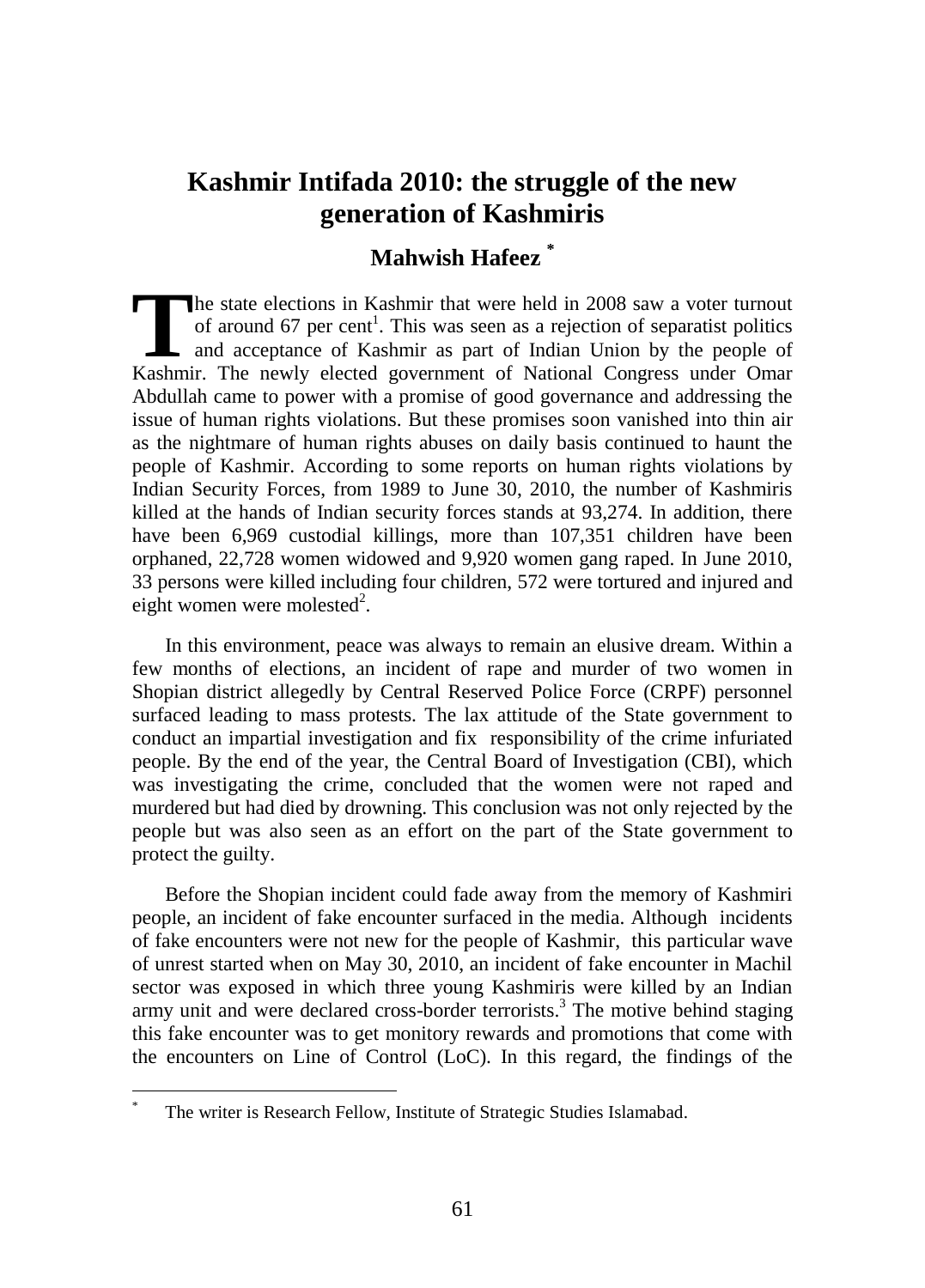#### *Strategic Studies*

International People"s Tribunal on Human Rights and Justice in Indian held Kashmir (IPTK) are worth mentioning. According to this group, over 20 persons were killed in encounters in April and May 2010. Each of these incidents was reported as the killing of infiltrating militants. Only four encounter deaths were investigated which were all found to be fake encounters. The group suspects that in majority of the cases – 335 during 2008 and 236 during 2009 – were all locals dubbed cross-border terrorist or LeT operatives.<sup>4</sup>

The news of Machil killings served as the nail in the coffin. Enraged, the people of Kashmir took to streets to protest these killings. Instead of guns, this time round, Kashmiri youth came out to challenge the security forces and to register their protest holding stones in their hands. It was during these protests that a 17-year-old student was killed by the security forces on June 11. Following days saw more than 110 persons losing their lives. The situation was described by the *New York Times* as a comprehensive "intifada-like popular revolt".<sup>5</sup> Similarly, in the words of Luv Puri "from 1931 to 2010, protests have marked every significant political event in the region though reasons differed in each case. This time around, the nature of the protests is remarkably different. The youth are attacking bunkers of security personnel, knowing full well that this is suicidal<sup>"6</sup>

Using modern technology and cyber space with social network sites like Facebook and Twitter, these protesters were joined by women and children to express their anger at being repeatedly betrayed and humiliated. The slogans of "Azadi" – that is "freedom" – was once again heard across the Valley. Such was the anger that even the police started to feel unsafe and demoralised.<sup>7</sup> Some figures quote that as many as 872 incidents of stone-throwing took place in June and July in which 1,456 police and Central Police Reserve Force (CRPF) personnel were injured.<sup>8</sup> Enjoying impunity under the Public Safety Act (PSA) and the Armed Forces Special Powers Act (AFSPA), the Indian Security Forces did not hesitate in opening fire at protesters resulting in deaths of unarmed Kashmiris that included women and children as young as 9-years-old.<sup>9</sup> The total alienation and hatred of the population was clearly evident by the graffiti like "Indian Dogs Go Home" and "Freedom Now" on the walls of Srinagar alleys.<sup>10</sup> According to Siddharth Varadarajan, strategic affairs editor of *The Hindu* newspaper, "This is the most serious challenge to central authority I have seen in 20 years ...and the (Indian) government doesn"t have much of a clue how to resolve it."<sup>11</sup>

The state was left with no other option but to request the army to assist the police and to clamp restrictions on the media. Curfew passes of local and non-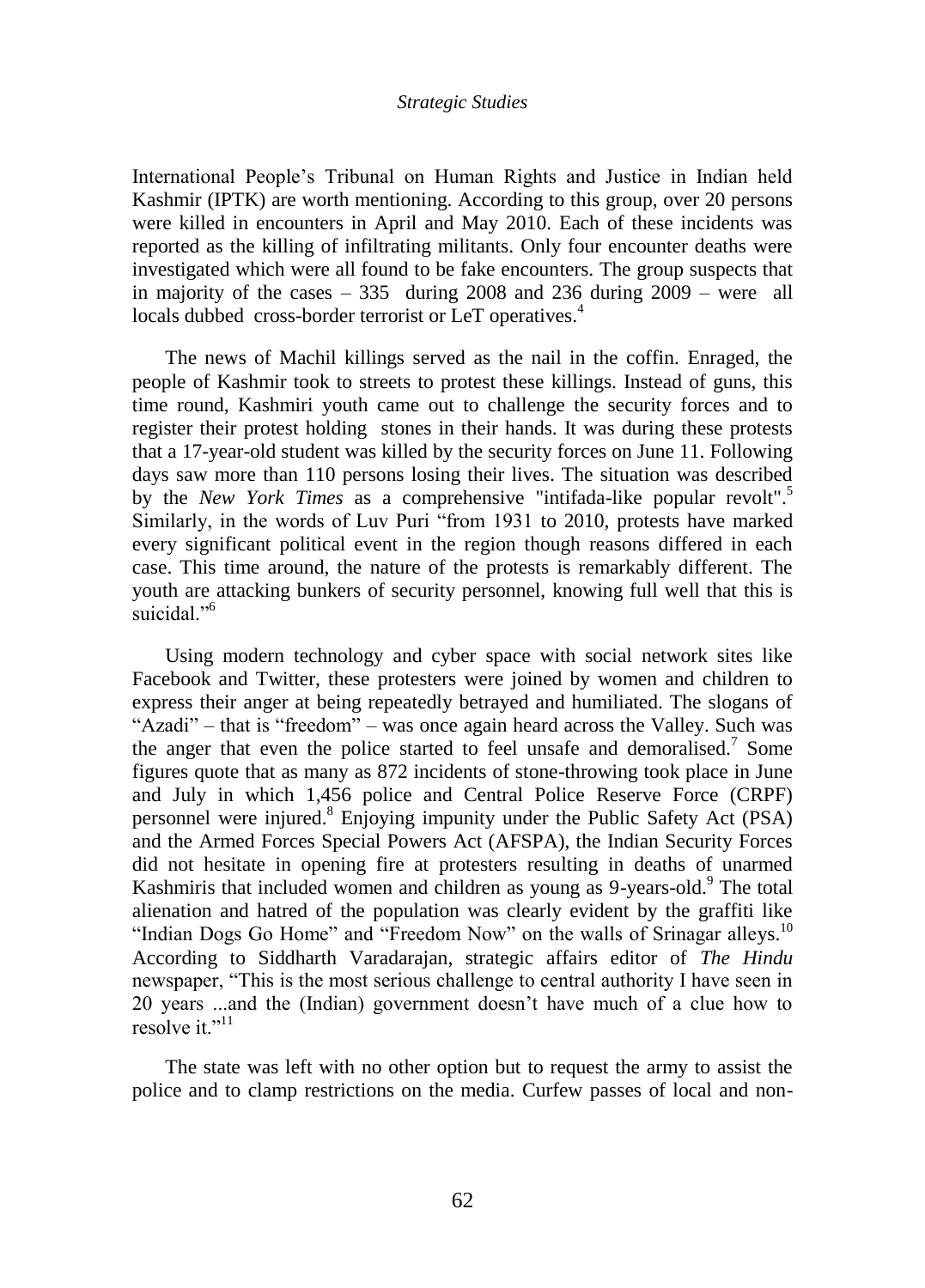# *Kashmir Intifada 2010: the struggle of the new generation of Kashmiris*

local media teams were cancelled, limiting their mobility in the Valley. The duration of one-hour news bulletins of local media outlets was slashed to 10 minutes. Short messaging service (SMS) was also restricted because several media organisations used this service to relay the latest news.<sup>12</sup>

Confused and refusing to admit its own failures, the Indian government blamed the LeT for the unrest. For Mehbooba Mufti, this linking of Kashmir protests to LeT was "an insult to the people of Kashmir".<sup>13</sup> She held "poor governance, mismanagement and corruption" responsible for the grievances of the Kashmiri people. Fingers were also pointed at Pakistan as it was blamed for increased infiltration across the LOC. Security agencies rejected the notion that these protests were leaderless and instead argued that the stone-pelting crowds were well organised and that it was a paid job. They further alleged that many of these agitations featured militants who might be throwing grenades or firing at the crowds to spin the protests out of control.<sup>14</sup> The State government also did not miss the chance and their political opponents like the PDP as well as the Hurriyat faction led by Syed Ali Shah Gillani too were blamed for the unrest.

An effort was also made by some quarters to shift the blame to Islamic hardliners. It was argued that the unrest was not leaderless as was perceived

during the initial days of uprising and people like Syed Ali Shah Gillani, supported by his followers like Massarat Alam, Ashiq Hussain Faktoo and Asiya Andrabi, were the main motivating force behind the spate of protests. It was said that the "script of the violence" in the Valley was penned down in the Srinagar Central Jail in 2008 by Masarat Alam and Ashiq



Hussain Faktoo. The two men "conspired" to consolidate the scattered members of various militant groups using mobile phones. CDs and audiotapes containing propaganda material were distributed to tap young boys.

Others saw this propaganda as a ploy of Indian government which was being severely criticised for the death of more than 110 persons and injuring thousands of others, some maimed for the rest of their lives. It was said that raising an accusing finger at the hardliners gave the government an excuse to justify its using force against the so called "anti-national" elements. This could also help the Indian government deny any opportunity to the opposition party to raise a hue and cry over the killing of civilians. Furthermore, this tactic could also put more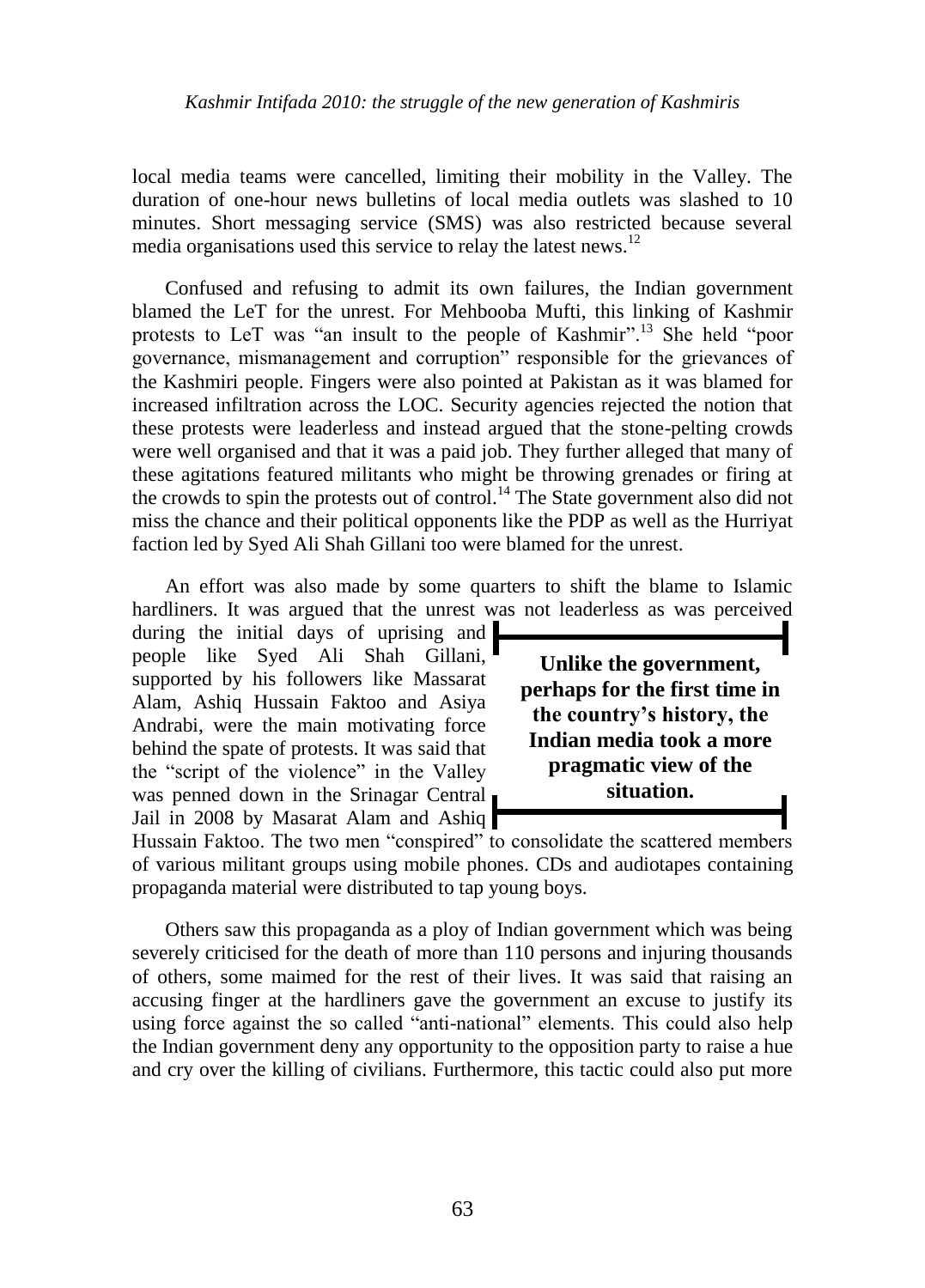#### *Strategic Studies*

pressure on the hardliners, particularly Syed Ali Shah Geelani who had been issuing strike calendars.

Unlike the government, perhaps for the first time in the country"s history, the Indian media took a more pragmatic view of the situation. Rubbishing the government's accusations against LeT, Pakistan and even Gilani, the media and analysts instead blamed the Union and the State Government for their failure to build on the gains made by security forces by bringing the overall law and order situation under control. Besides massive abuse of human rights, the growing gap of communication between the state government and the people of Kashmir, corruption and mismanagement were pointed out as the main factors responsible for the unrest in the Valley. The Central Reserve Police Force (CRPF) was also severely criticised for their brutal response to the protests. The need for an internal dialogue between the Union government and Kashmiri political parties to address the political future of the state, better training of police and para-military forces to control mob violence and more humane response from the politicians to people"s grievances were some of the suggestions put forth by a number of analysts to control the situation in the Valley.

After the Omar Abdullah government came to power, a number of meetings took place under the chairmanship of Prime Minister Manmohan Singh and a number of incentives were offered to ensure peace in the Valley but none of them succeeded in pacifying the anger of Kashmiri people. The happenings of September 13, 2010, when an incident of Quran burning in the U.S. led to mass protests that resulted in the death of 17 persons – the largest number of deaths in a single day – once again highlighted the gravity of situation and clearly unnerved the Union government. Writers like B. Raman described the situation as: "The anger is a reality. It will be totally unwise to close our eyes and ears to it. It will be suicidal to think that, but for instigation by Pakistan, the anger might not have acquired such dimensions. The origin of the anger and its gradual escalation were due to mishandling of the situation by the State Government and by the confused response of the Government of India to the situation as it has developed."<sup>15</sup>

The incident forced the Indian government to call a meeting of the Cabinet Committee on Security (CCS) to review the situation in the State. Ever since trouble started in the Valley, Omar Abdullah had been advocating that the draconian and unjust Armed Forces Special Powers Act (AFSPA), which grants immunity to any officer who fires at a person suspected of the intention to commit an illegal act, may be diluted or lifted from key districts. This demand of the state Government was seen as a desperate effort to divert attention from its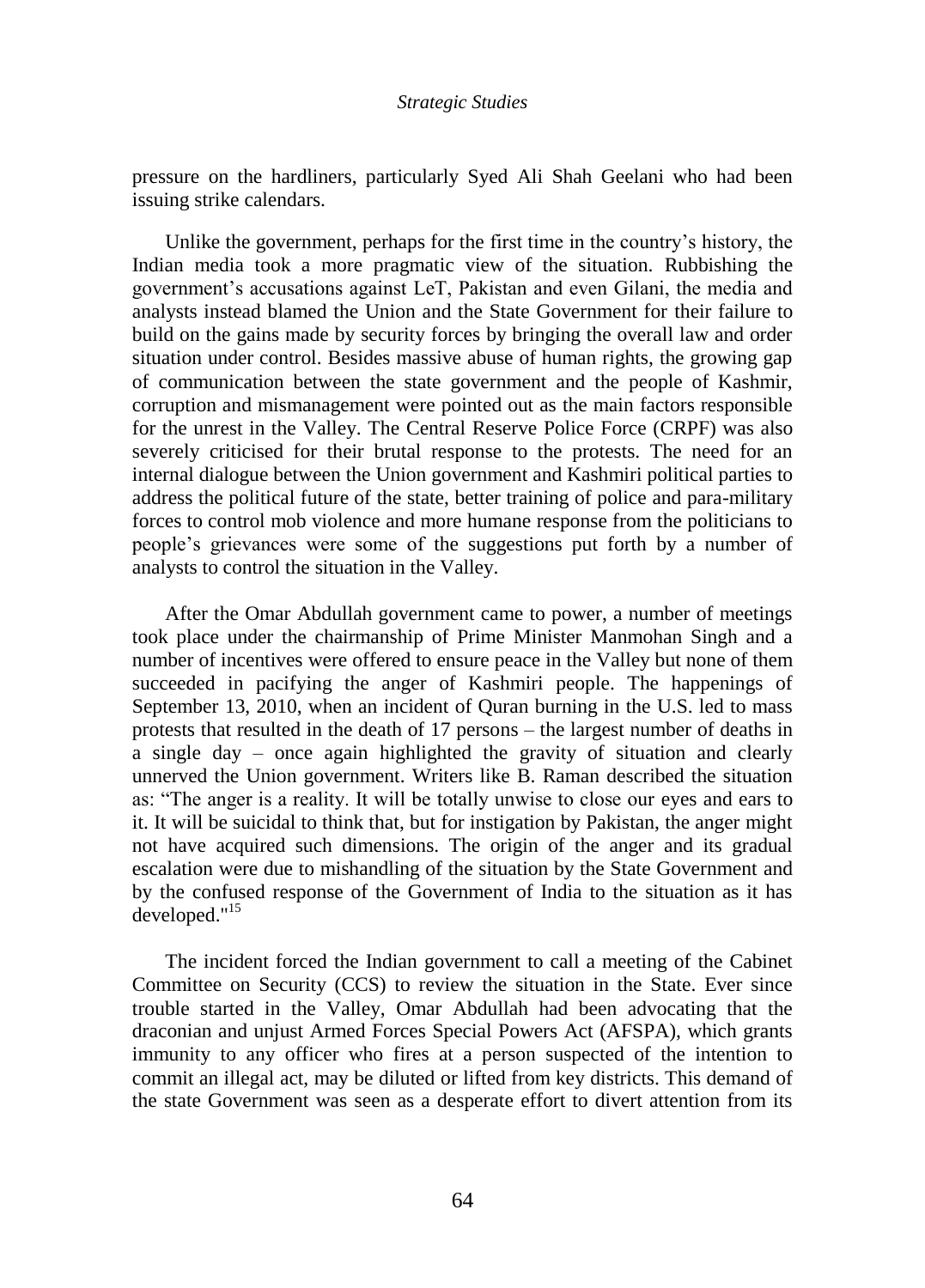own shortfalls as the deaths of the protesters did not take place at the hands of the army but were the result of excesses by police and paramilitary forces.

However, this idea of diluting or lifting of AFSPA was strongly opposed by the Chief of the Army Staff, Gen. V. K Singh, as well as the main Opposition party, the BJP. Air Chief Marshal P V Naik, who was also Chairman of the Chiefs of Staff Committee, argued that "If a soldier is to be potent and effective in a counter-insurgency theatre, he must have all the legal protection he can get. I am sure the government is sensitized to this problem and whatever decision they will take I am sure it will be correct one." <sup>16</sup>

In view of the strong advocacy by Omar Abdullah, it was widely speculated prior to the CCS meeting that a decision regarding dilution or lifting of AFSPA would be announced but instead a decision was taken to convene an all-party meeting to find a way forward for restarting the process of dialogue with different sections of the people of Jammu and Kashmir. As was expected, the allparty meeting that took place on September 15, 2010, failed to evolve a consensus on restarting dialogue with the Kashmiri leadership. The only outcome of the meeting was a decision to send a delegation of political parties to the State to meet all sections of the people and assess the ground situation.

An all-party delegation, led by Union Home Minister P. Chidambaram, embarked on the visit to Jammu and Kashmir on September 20, 2010, to assess the ground situation. Having refused to meet the delegation, the Kashmiri leaders were put under house arrest and therefore had no other option but to receive members of the delegation at their homes. Making a fresh demand for a resultoriented dialogue, the moderate faction of the Hurriyat Conference and the Jammu and Kashmir Liberation Front (JKLF) insisted on setting up of Kashmir committees comprising all major political parties in India and Pakistan to find an everlasting solution to the Kashmir issue, whereas Gilani demanded India should first accept Kashmir as a disputed territory as it has illegally occupied the State.

A report was presented to the prime minister by the all-party delegation on the conclusion of their visit with a new set of incentives that included the appointment of a group of interlocutors to begin the process of sustained dialogue in Jammu and Kashmir, the release of all students detained for stone-pelting and similar violation of law and withdrawal of all charges against them; convening a meeting of the Unified Command to review deployment of security forces in the Kashmir Valley, with particular reference to descaling those at bunkers and check points in the city and other towns; grant of an ex-gratia of Rs. 5 lakh to the family of each of those killed in civil disturbances in Kashmir since June 11,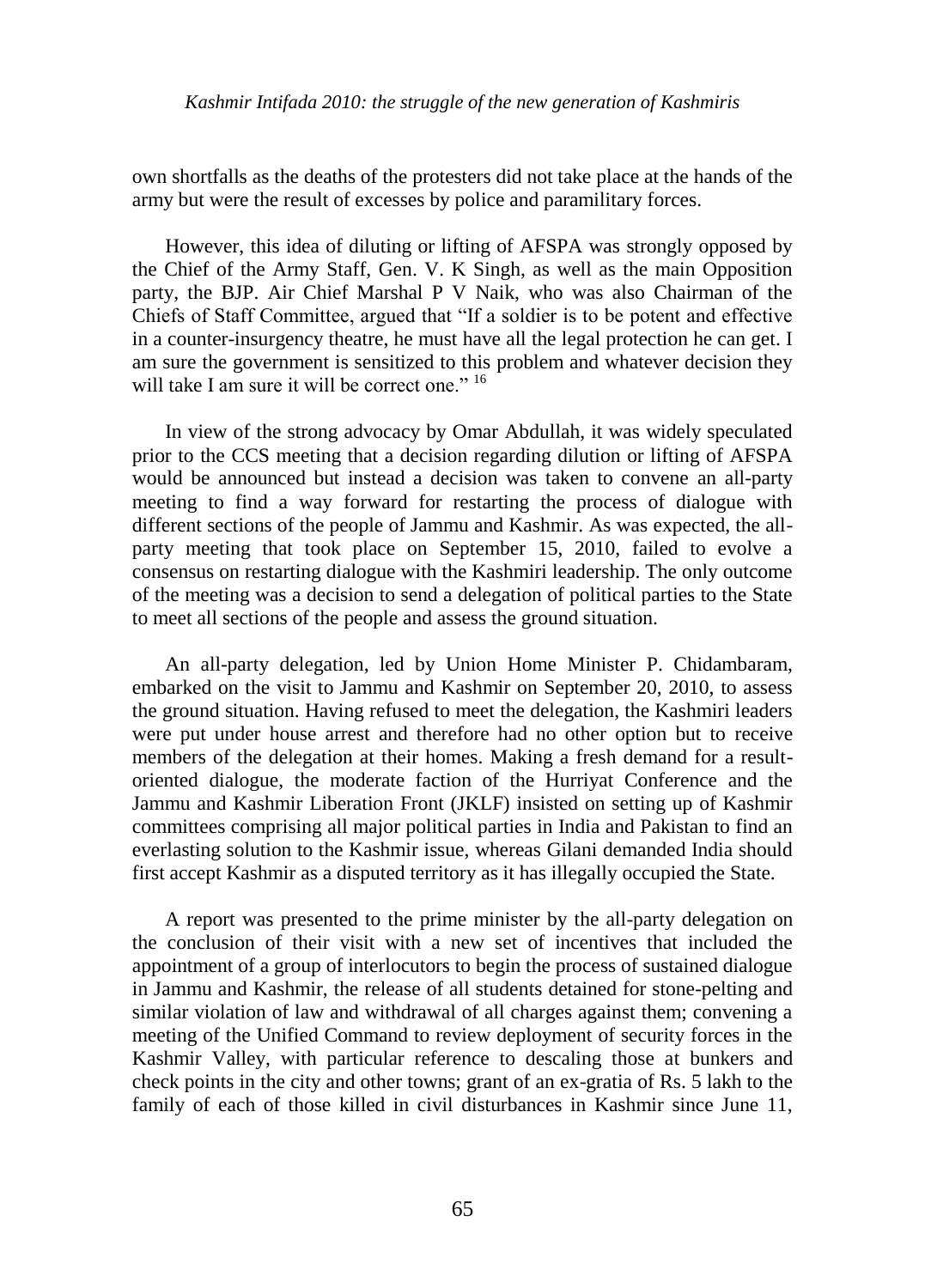2010; review of all cases under the Public Safety Act (PSA) and reopening of all schools, colleges and universities.

Following the announcement of the above-mentioned incentives, besides reopening of schools that saw very thin attendance, a meeting of Unified

Headquarters (UHQ) decided to remove 16 bunkers in Srinagar and holding a meeting of the committees to review areas declared disturbed under the Armed Forces Special Powers Act (AFSPA).<sup>17</sup>

**Kashmir had not merged with India but only acceded to it.**

For Kashmiri leaders, this initiative of the Indian government was a major disappointment. Expressing his dismay, Hurriyat leader Mirwaiz Umar Farooq said that "the measures that have been announced do not convey much promise; they are administrative in nature and seem to be put in place to provide relief to the beleaguered State government and deliberately shift focus from the actual issue of providing compensation and concessions to people."<sup>18</sup>

The mood in the Valley at the time could be gauged by the statement made by none other than Chief Minister Omar Abdullah when he created a furore by saying that Kashmir had not merged with India but only acceded to it. The statement led the BJP and National Panthers Party (NPP) to protest in strongest terms and insisted that as per Section 3 of the Constitution, Jammu and Kashmir is and shall remain an integral part of India. On the other hand, the statement was welcomed by Syed Ali Shah Gillani who saw it as an endorsement of his party"s stand. $19$ 

Subsequently, a three-member team of interlocutors was announced by Home Minister P. Chidambaram to hold sustained dialogue with all shades of opinion in the Valley. Prior to the announcement of this group, it was widely speculated that the government would appoint people from the political spectrum and prominent names like CPI (M) leader Sitaram Yechury and Habibullah would be appointed. Instead, the names of a noted journalist Dilip Padgaonkar, Prof. M. M. Ansari, Information Commissioner and Prof. (Mrs) Radha Kumar, trustee of Delhi Policy Group, were announced.

For Syed Ali Shah Geelani, the nomination of interlocutors showed that " India is not serious about resolving the Kashmir issue. The appointment of interlocutors or the announcement of a dialogue process is futile until the government accepts the five-point formula put forth by our party for making [the] situation conducive." He added that "these are nothing but delaying tactics that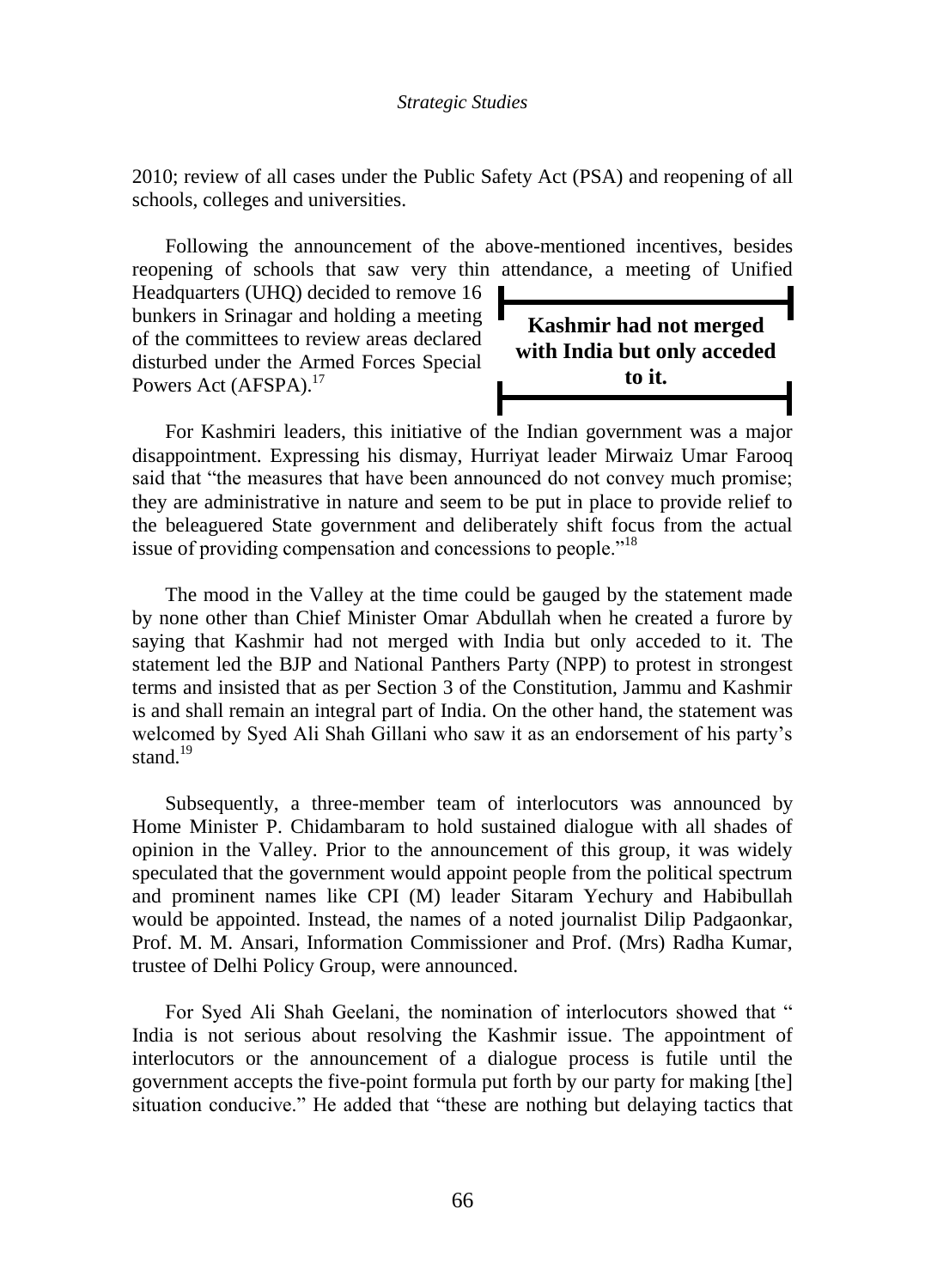# *Kashmir Intifada 2010: the struggle of the new generation of Kashmiris*

the government has been indulging in since 1952, wherein 152 unsuccessful talks were held  $"$ <sup>20</sup>

Moderate Hurriyat leader Mirwaiz Umar Farooq termed the appointment yet another non-serious initiative. "The government should first identify the reason to appoint the interlocutors. The dialogue process is step two. Step one is that the ground realities should change first. Dialogue and oppression cannot go together. $12^{21}$  The Mirwaiz said that until the government acted upon his party's four-point programme, the moderate Hurriyat would not enter into any dialogue.

"The political input is missing in the names (of the Kashmir interlocutors) approved," said Mehbooba Mufti, leader of the People"s Democratic Party. Mufti added: "It has nothing to do with their capabilities but there should have been some reflection of the all-party delegation (which visited Kashmir the previous month as a confidence-building measure)." The fact that big names such as Home Minister P. Chidambaram and CPI(M) leader Sitaram Yechuri were part of the all-party delegation gave "weight" to the process, she said.<sup>22</sup>

Though the ruling National Conference remained silent on the issue, the party was also not happy with the choice of the persons as the party had recommended former Speaker Somnath Chatterjee's name.

The three-member group of interlocutors made several visits to Kashmir and met people from all walks of life. After working for exactly one year, and meeting nearly 700 delegations, besides holding three round-table conferences and attending three gatherings, the interlocutors finally submitted their report to Home Minister P. Chidambaram, laying down a roadmap for the government to address all issues pertaining to the state. $23$ 

The interlocutors, in their report, while avoiding the "pre-1952 status" phraseology, advocated "meaningful autonomy" and speedy development. They also recommended the withdrawal of the Armed Forces Special Powers Act (AFSPA) and the Disturbed Areas Act, forming developmental councils for all the three regions – Kashmir, Jammu and Ladakh – devolution of powers to the sub-regions, a massive economic package to tackle the huge unemployment in the state, infrastructure development to provide connectivity and boost tourism. The report took into account the perceptions of the hundreds of people the team had interacted with during the year and even the views of the separatists, who had refused to interact with them.<sup>24</sup>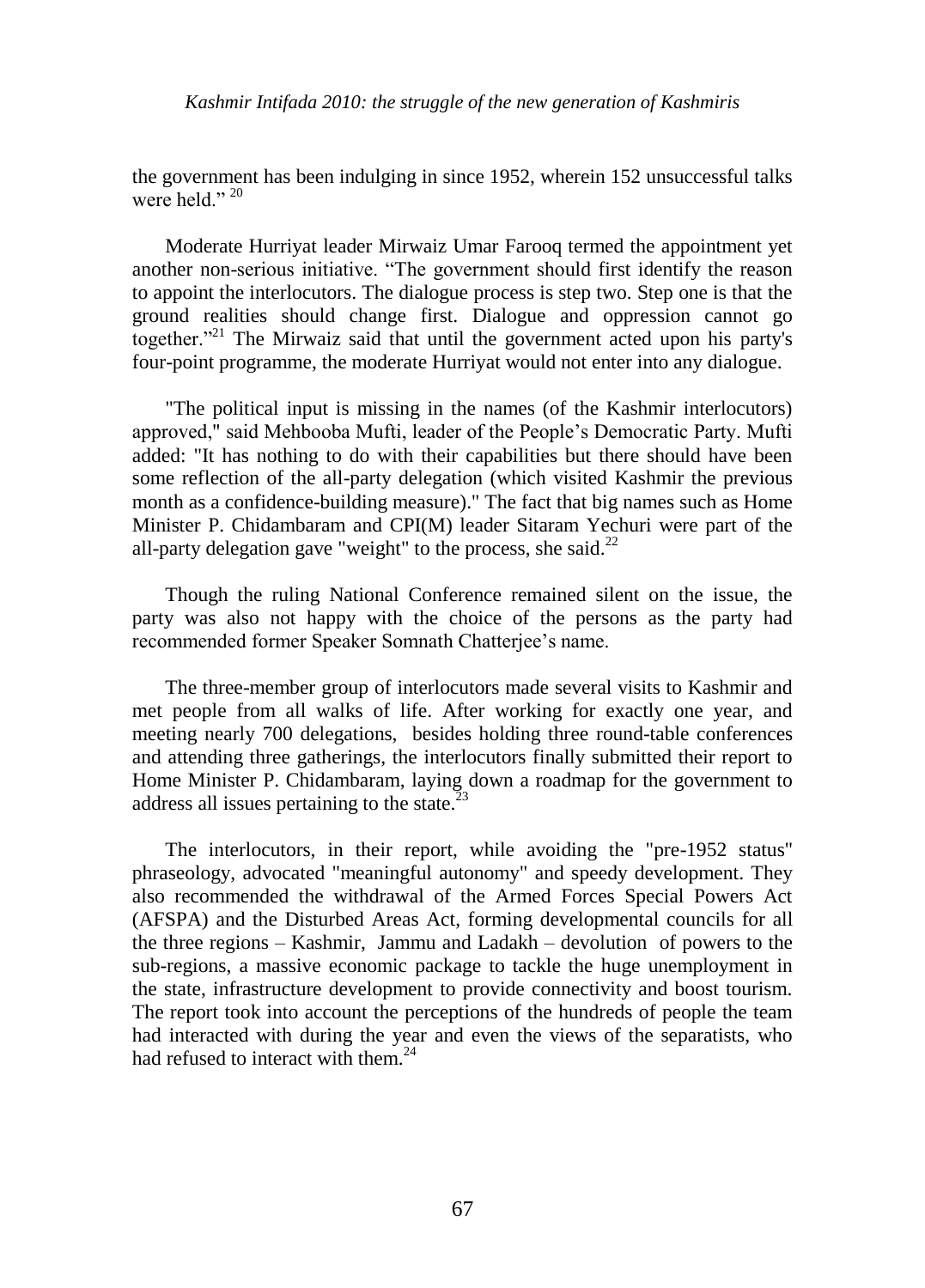#### *Strategic Studies*

The report was rejected by the separatists, terming it immaterial and arguing that what really mattered was a permanent settlement of the Kashmir dispute.<sup>25</sup> "We did not meet them, so their report is irrelevant to us," said Jammu and Kashmir Liberation Front Chairman Yasin Malik.<sup>26</sup> The Chairman of the Hurriyat Conference (moderate faction), Mirwaiz Umar Farooq, was of the view that "they [the interlocutors] were appointed to divert the attention of the world community and the Kashmiri people from the Kashmir issue."<sup>27</sup>

For an ordinary Kashmiri, keeping in view the unsuccessful attempts by the previous governments of making similar efforts and the non-implementation of recommendations by the five working groups, the report was once again just an "exercise to buy time."<sup>28</sup>

Whether the report submitted by the interlocutors would bring the nightmare of the Kashmiri people to an end, is yet to be seen. However, one can easily conclude that unless the Indian government accepts the fact that the problem in Kashmir is political in nature and would not be solved by any amount of economic packages that may be offered to the people of Kashmir, peace and security of this region would always remain fragile. The people of Kashmir want to exercise their right to self-determination that was promised to them more than six decades ago. Any effort to deny them their right to self-determination, or to crush the aspirations of the ordinary Kashmiri with force, would meet with strong resistance.

Similarly, any effort to find a solution of this more than 60-year-old problem without taking Pakistan on board would also not bear fruit. It is, therefore, time that both the countries started sustained, meaningful and result-oriented talks on the issue and found a solution according to the wishes and aspirations of the Kashmiri people.

### **Notes & References**

 $\overline{a}$ 

<sup>1</sup> Shujaat Bukhari, Valley on Fire, *FrontLine*, Vol. 27, Issue. 17, August 14-27, 2010 at http://www.frontlineonnet.com/fl2717/stories/20100827271712900.htm

 $\mathcal{L}$ Shahid R. Siddiqi, "Kashmir: The New Wave of Uprising", *Dawn* (Islamabad), August 1, 2010.

<sup>3</sup> Army orders probe into "fake encounter", *The Hindu (Chennai),* May 30, 2010.

<sup>4</sup> Fake Encounters and State Terror in Kashmir: A Brief*, International people's tribunal on human rights and justice in Indian-Administered Kashmir (IPTK),* June 6, 2010 at www.kashmirprocess.org/reports/machil/FakeEncounterBriefIPTK0610.pdf